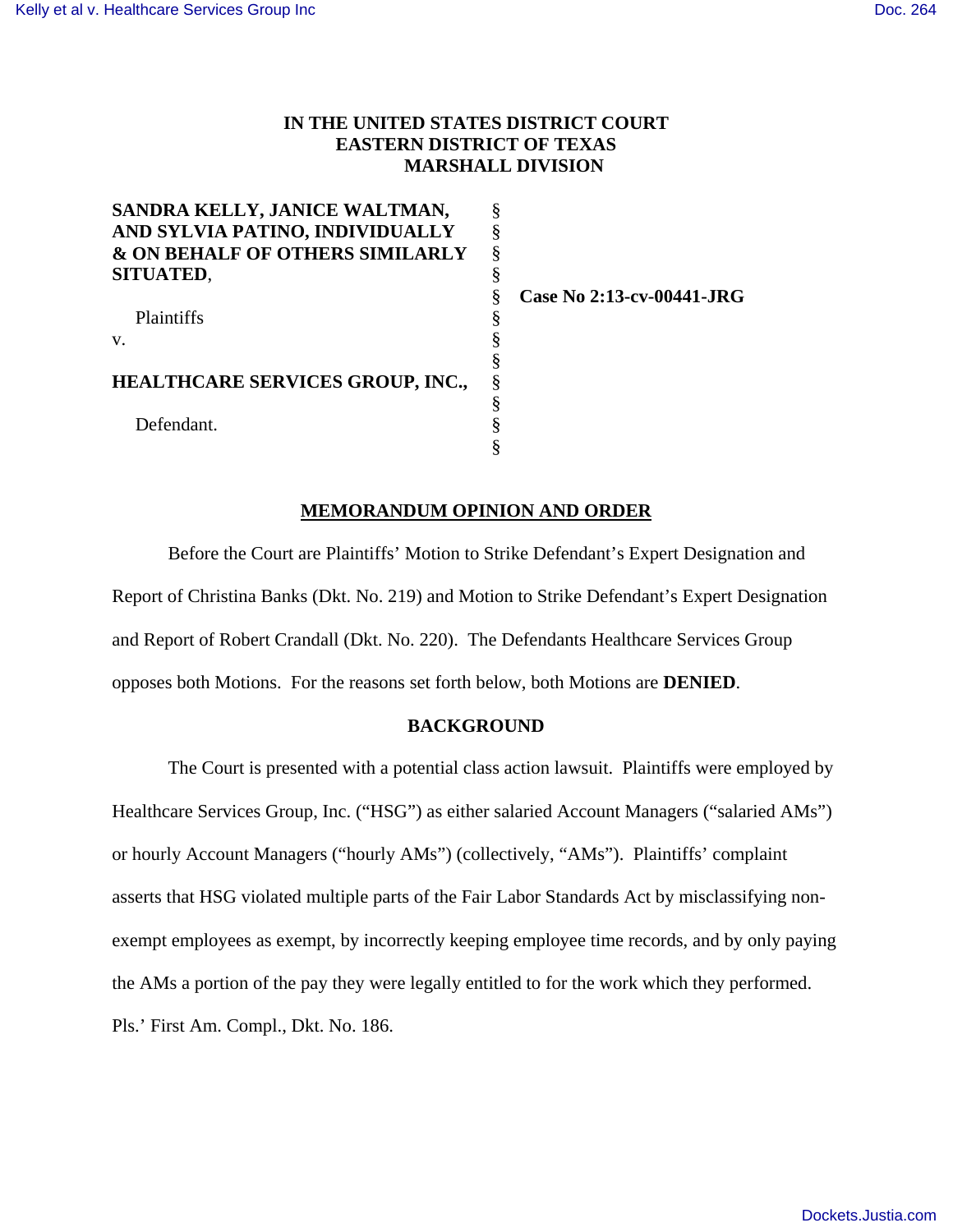The present motions arise out of the parties' disagreement concerning the class-action status of the hourly AMs and the salaried AMs. Dr. Banks and Dr. Crandall were hired by the Defendants as experts on class certification. Dr. Banks' report addresses whether salaried AMs should be certified as a class, and Dr. Crandall's report addresses whether hourly AMs should be certified as a class.

The Court is currently scheduled to hear the parties' arguments concerning the question of class certification on April 17, 2015. Since the Defendant's briefs concerning class certification relies on the expert reports, the Court addresses the Plaintiffs' Motions to Strike in this Order.

#### **LEGAL STANDARDS**

An expert witness may provide opinion testimony if "(a) the expert's scientific, technical, or other specialized knowledge will help the trier of fact to understand the evidence or to determine a fact in issue; (b) the testimony is based on sufficient facts or data; (c) the testimony is the product of reliable principles and methods; and (d) the expert has reliably applied the principles and methods to the facts of the case." Fed. R. Evid. 702. Rule 702 requires a district court to make a preliminary determination, when requested, as to whether the requirements of the rule are satisfied with regard to a particular expert's proposed testimony. *See Kumho Tire Co. v. Carmichael*, 526 U.S. 137, 149 (1999); *Daubert v. Merrell Dow Pharm., Inc.*, 509 U.S. 579, 592–93 (1993).

District courts are accorded broad discretion in making Rule 702 determinations of admissibility. *Kumho Tire*, 526 U.S. at 152. Furthermore, in the class-action context, Federal Rule of Civil Procedure 23(c) charges the Court with "determin[ing] by order whether to certify the action as a class action." Fed. R. Civ. P. 23(c); *see also Wal-Mart Stores, Inc. v. Dukes*, 131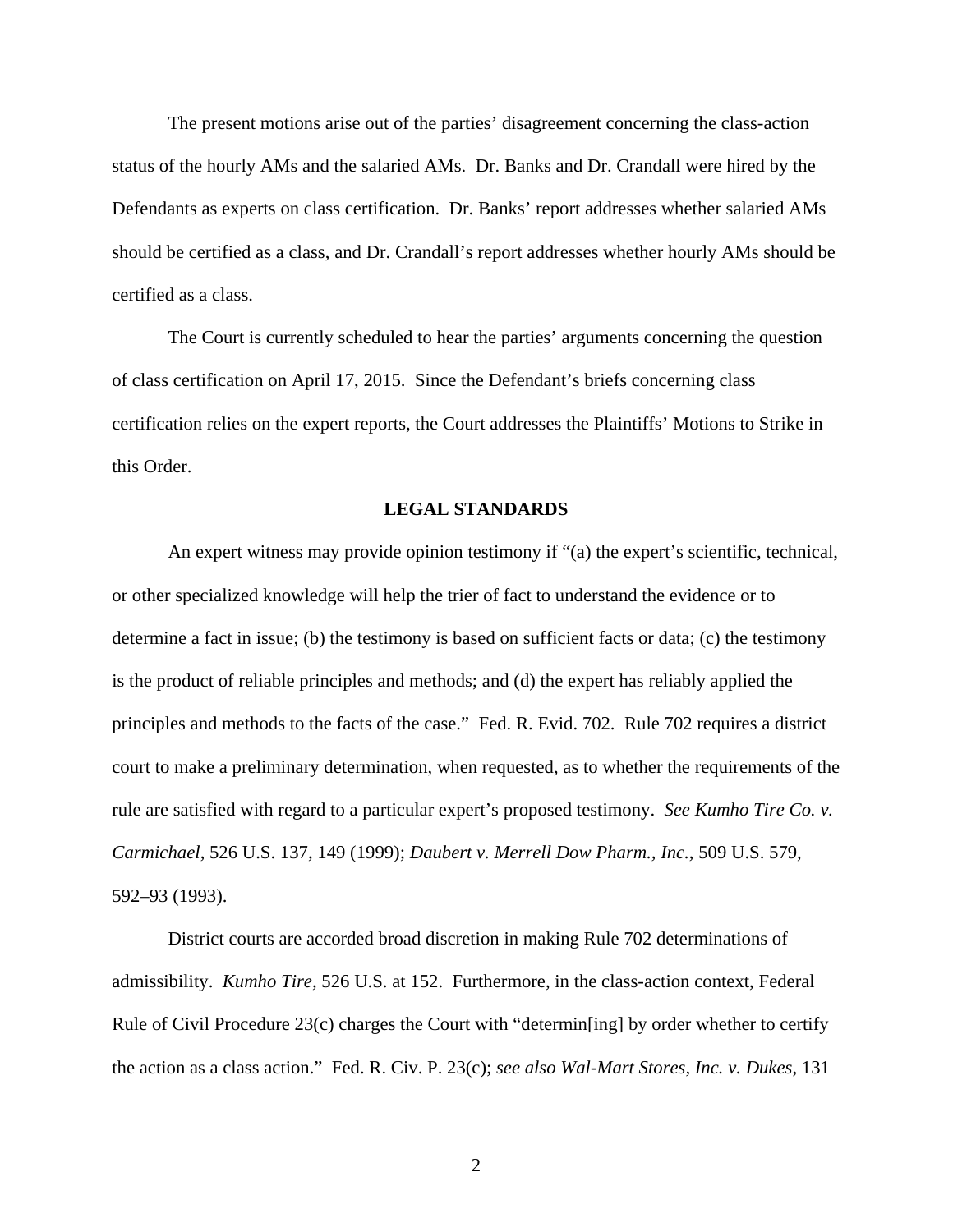S. Ct. 2541, 2549 (2011). Therefore "[m]ost of the safeguards provided for in *Daubert* are not as essential . . . [because the] district judge sits as the trier of fact" in determining whether to certify the class. *Gibbs v. Gibbs*, 210 F.3d 491, 500 (5th Cir. 2000).

#### **ANALYSIS**

The two motions before the Court have substantially overlapping arguments.<sup>1</sup> As the Motion to Strike Dr. Banks is more substantive in character, the Court will focus its analysis on that report. The Plaintiffs contend that Dr. Banks' report should be stricken for three reasons: (1) the Defendant has engaged in constant and ongoing discovery abuses under Rule 26; (2) Dr. Banks' report touches on legal conclusions and is not helpful to the finder of fact on class certification issues; and (3) Dr. Banks' report is not reliable.

## **A. Discovery Abuses**

The Plaintiffs fail to show that the Defendant's discovery abuses, if any, were prejudicial. In connection with the expert report, Plaintiffs allege that the Defendant "fail[ed] to produce any documents whatsoever." Pls.' Mot. to Strike Banks at 5; *see* Pls.' Mot. to Strike Crandall at 2–4, Dkt. No. 220. Defendant contends that it produced thousands of pages of documents required by Rule 26, and that it willingly produced even more documents at the Plaintiffs' request. Def.'s Resp. at 10, Dkt. No. 223.

It appears to the Court that the Plaintiffs overstate the discovery dispute. Dr. Banks relied on summaries of numerous questionnaires in her report. Def.'s Resp. at 10. Those summaries were produced by the Defendants and given to the Plaintiffs the day Dr. Banks' report was produced. *Id.* The Plaintiffs then requested the underlying questionnaires upon receipt of the summaries. Pls.' Mot. to Strike Banks at 5. The Plaintiffs made this request on

 $<sup>1</sup>$  As the Plaintiff notes, Dr. Crandall's report should be stricken "[f]or the same reasons" as Dr.</sup> Banks' Report. Pls.' Mot. to Strike Crandall at 1, Dkt. No. 220.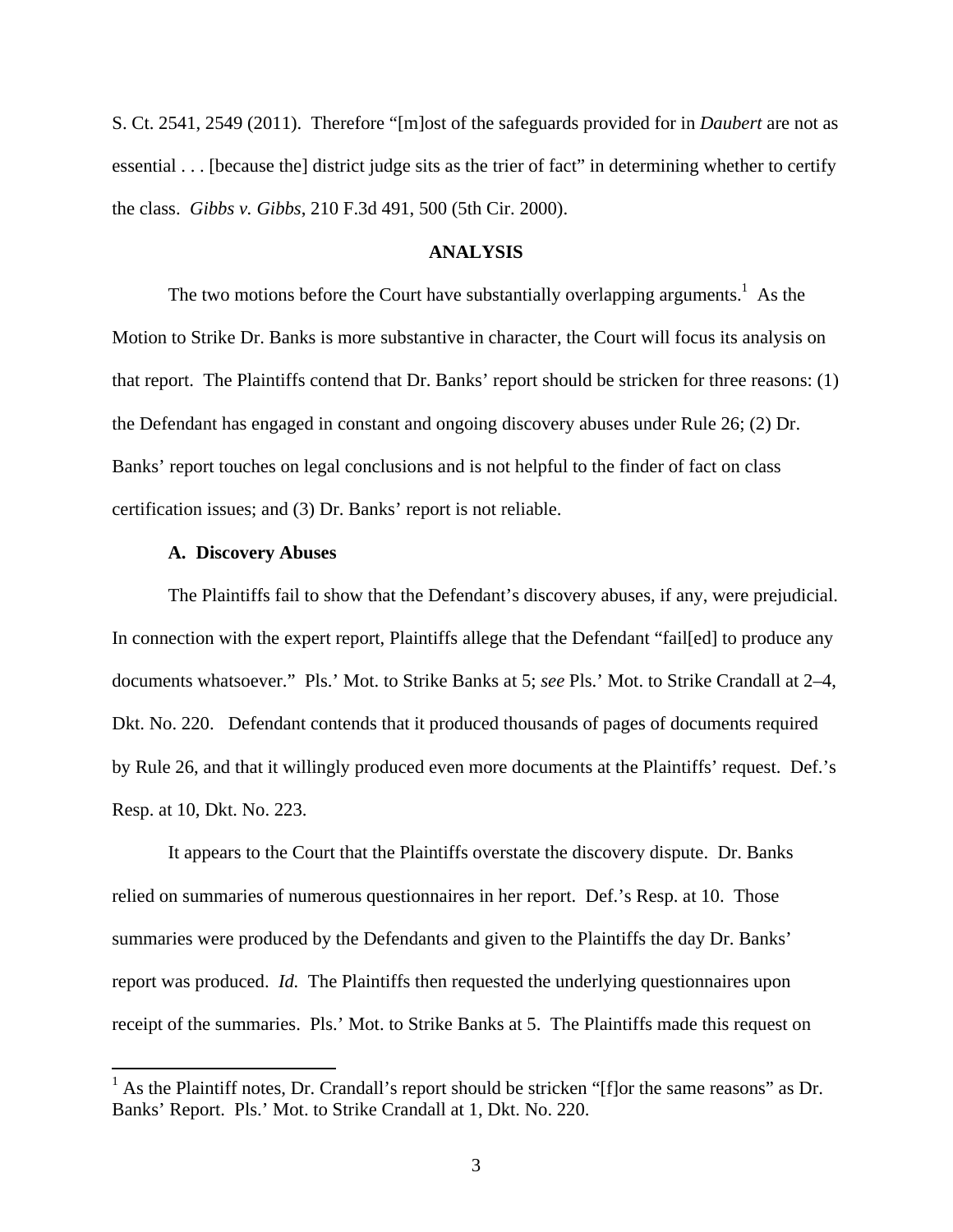December 23, 2014, and gave the Defendants until December 31, 2014 to produce the questionnaires. *Id.* at 4. The questionnaires were all produced by January 12, 2015, shortly after Plaintiffs' objections to Dr. Banks' report were due. *Id.*

The Court is not persuaded that Rule 26 necessarily mandated the disclosure of the 27,506 pages of underlying questionnaires as a matter of course, and the Court does not find clear support for Plaintiffs' contention that Defendant "fail[ed] to produce any documents whatsoever." Pls.' Mot. to Strike Banks at 5. Critically, even if the Defendant's conduct violated the spirit of Rule 26, the Plaintiffs have alleged no specific harm resulting from the delay in receiving the questionnaires. Having considered the record, the Court is persuaded that concerns regarding the summaries or the underlying questionnaires are adequately addressed through cross-examination, especially in a case such as this where the Court will decide the ultimate question scrutinized by the experts.

### **B. Legal Conclusions and Reliability**

Plaintiffs' arguments concerning Dr. Banks' alleged legal conclusions and the report's lack of reliability go to the weight the Court will give to Dr. Banks' report, not its admissibility.

Plaintiffs make a number of allegations concerning Dr. Banks' use of legal conclusions and the report's lack of reliability. First, Plaintiffs take issue with the fact that the report relies on questionnaires that were given to nonparty, current AMs—not the AMs that opted into the lawsuit. Pls.' Mot. to Strike Banks at 6. Defendant argues that the only reason the questionnaires were given to nonparty, non-opt-in AMs was to avoid improper *ex parte*  communication with represented opt-in Plaintiffs. Def.'s Resp. at 1. The fact that Banks' report relies on nonparty, current AMs goes to the weight that the Court will give to the report; it does not affect its admissibility.

4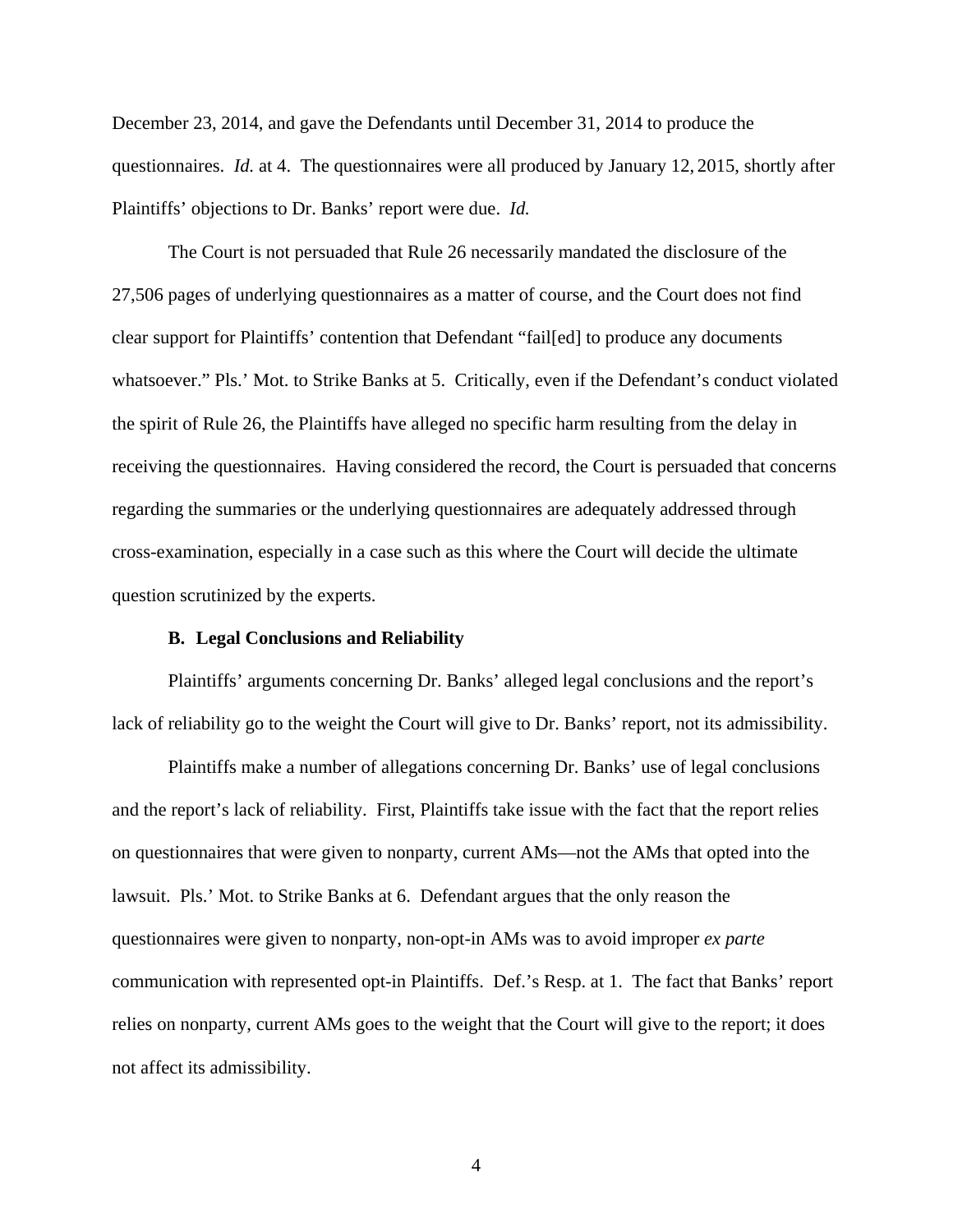Second, Plaintiffs argue that the reports are unreliable because the experts' excluded a subset of data points from their calculations. Pls.' Mot. to Strike Banks at 12–13; Pls.' Mot. to Strike Crandall at 6. Defendants contend that this small subset of data points was excluded because it was collected in a different manner than the overwhelming majority of the data. Def.'s Resp. at 9. This, again, goes to the weight that the Court will give the report, not its admissibility.

Third, Plaintiffs argue that Banks relied on data that assumed an underlying legal conclusion. For example, Banks' report relied on assumptions about whether the AM's job duties were "exempt" or "non-exempt." Pls.' Mot. to Strike Banks at 7–8. As the Defendant's point out, however, Dr. Banks' report is not being offered to establish what constitutes an exempt or non-exempt task. Def.'s Resp. at 6. Instead, Banks' report is being offered to show the variability between the tasks performed by AMs at different job locations. *Id.* Since Banks is offered as an expert on the issue of class certification, the degree of variability between different tasks performed by different AMs may aid the Court in answering the legal question of whether the AMs are "similarly situated." If cross-examination reveals that the assumptions Banks replied upon were flawed, the Court is free to disregard these underlying assumptions. Accordingly, Plaintiffs' argument really concerns the weight the Court will give the report, not its admissibility.

Fourth, Plaintiffs argue that the questionnaires are unreliable because the Defendants participated in the administration of the surveys. Again, this argument concerns the weight that the Court will give the report, not its admissibility.

5